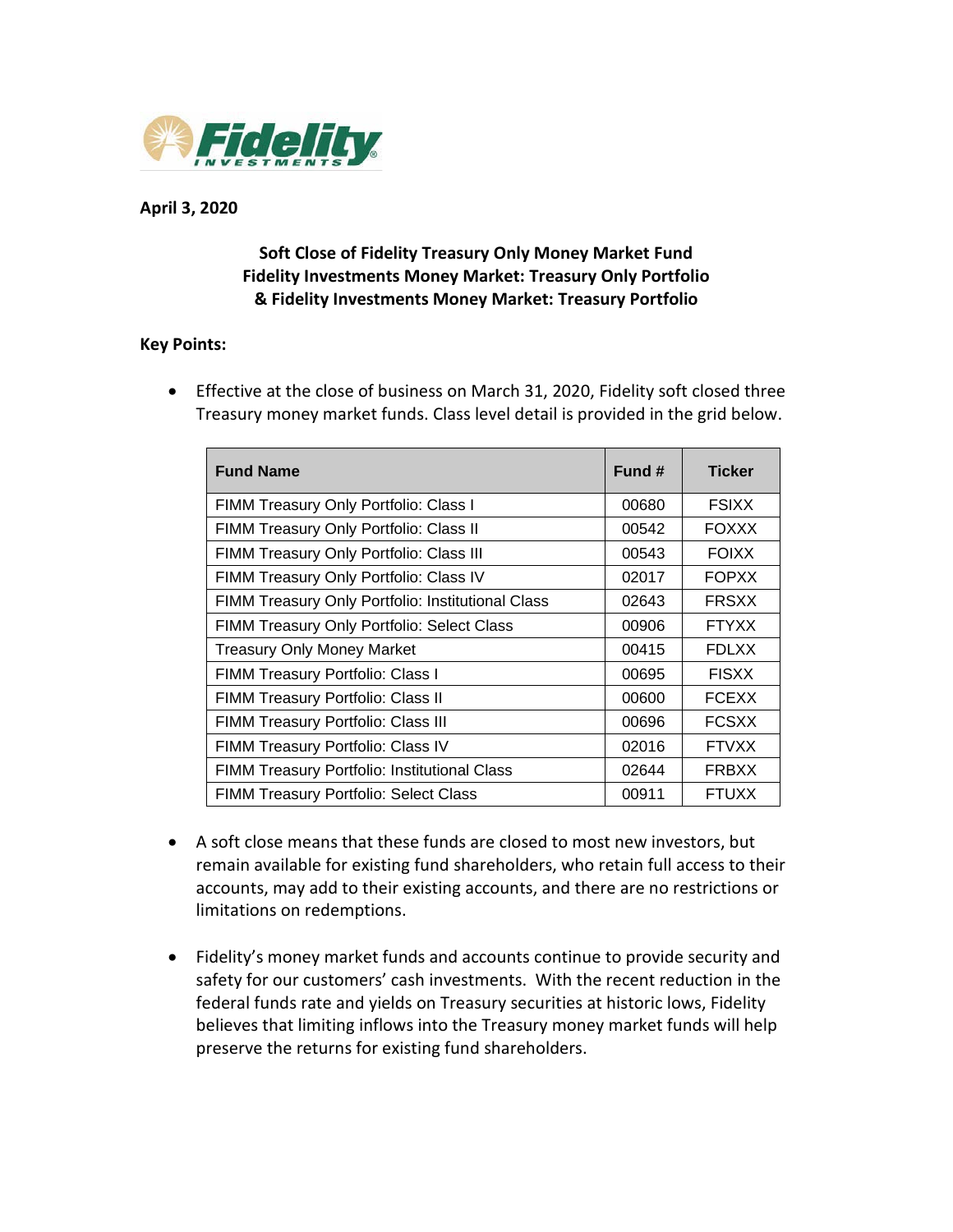- Restricting inflows helps reduce the number of new Treasury securities that the funds will need to purchase. That's important because the newer issues generally have lower yields than the funds' current holdings, and they affect the funds' ability to continue to deliver positive net yields to shareholders.
- We employed these same soft close measures for these funds in December 2008. The funds were re-opened to new investors in June 2010.

### **Q&A:**

- **Q. I understand that Fidelity Treasury Only Money Market, Fidelity Investments Money Market (FIMM) Treasury Only Portfolio and Fidelity Investments Money Market (FIMM): Treasury Portfolio are closing to new investors. What can you tell me about that?**
- **A.** Effective at the close of business on March 31, 2020, Fidelity Treasury Only Money Market Fund, FIMM Treasury Only Portfolio and FIMM Treasury Portfolio are closed to new investors, meaning investors generally are not able to open new accounts in the funds. However, existing shareholders who are invested in the funds retain full access to their accounts and are allowed to add to their existing accounts. There are no restrictions or limitations on redemptions.

The funds also remain available to new investors in most types of group employer retirement plans such as 401(k), 403(b) and 457 plans – if the funds were an established plan option as of March 31, 2020. The funds also remain available to plan sponsors in the process of evaluating the fund as a potential investment option for their employees, as well as new investors with accounts managed by certain registered investment advisors that included the fund in their discretionary account program.

# **Q. Existing shareholders can continue to purchase shares in or redeem shares from their existing accounts in these funds after the close of business on March 31, 2020?**

**A.** That's correct. Existing shareholders who are invested in the funds are allowed to add to their existing accounts and there are no restrictions or limitations on redemptions.

# **Q. Why is the fund closed to new investors?**

**A.** The interests of our fund shareholders are always a priority. We are taking these actions because we believe they are in the best interests of the funds' shareholders at this time.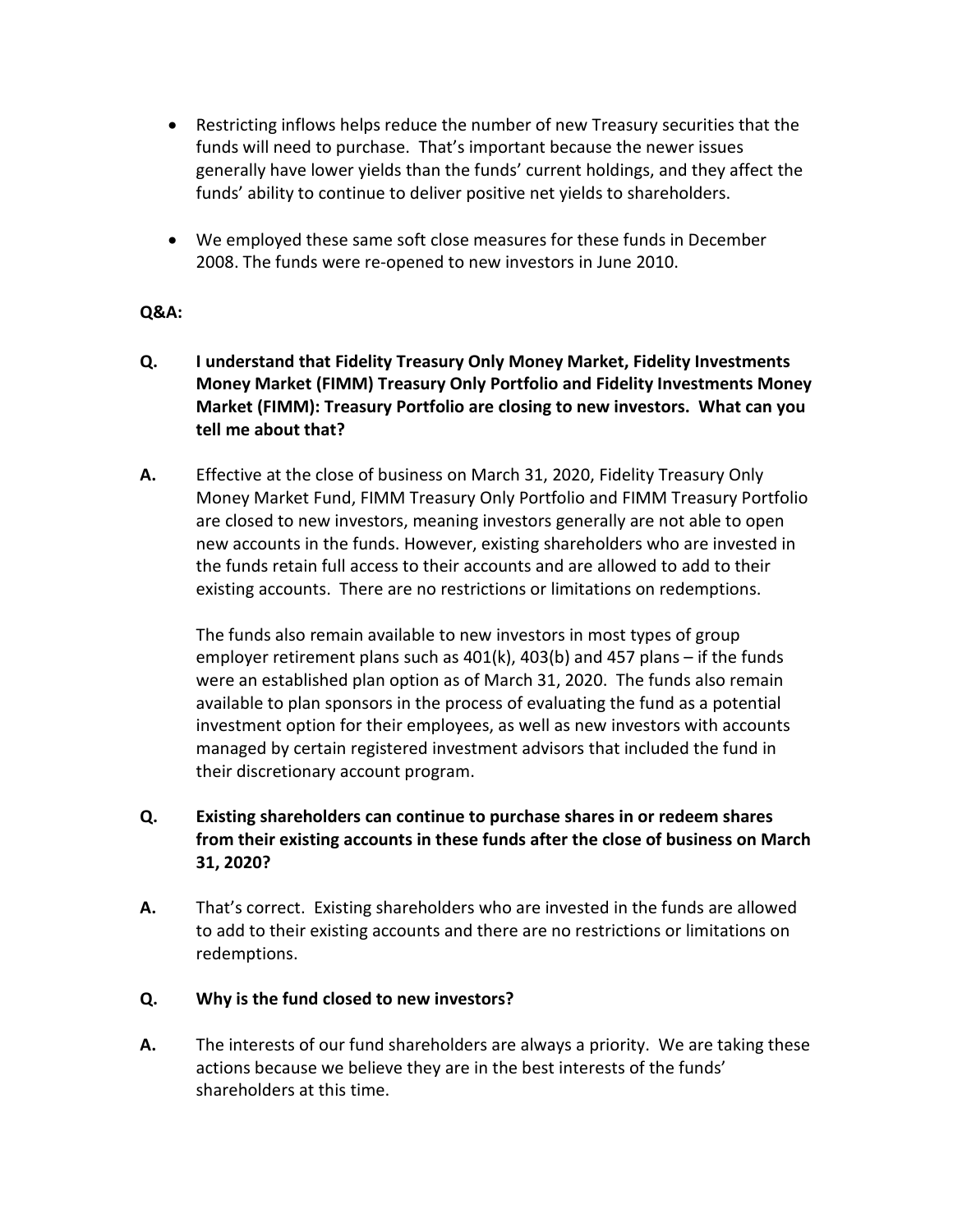Fidelity's money market funds and accounts continue to provide security and safety for our customers' cash investments; however, with the recent reduction in the federal funds rate and yields on Treasury securities at historic lows, Fidelity believes that limiting inflows into the Treasury money market funds will help preserve the returns of existing fund shareholders. Restricting inflows will help reduce the number of new Treasury securities that the funds will need to purchase. That's important because the newer issues generally have lower yields than the funds' current holdings, and as such they would affect the funds' ability to continue to deliver positive net yields to shareholders.

#### **Q. Have you previously closed any of your money market funds to new investors?**

**A.** Yes, we have previously soft closed money market funds and other funds to new investors when we determined it was in the best interest of fund shareholders to do so.

We employed these same soft close measures for these three Treasury money market funds in December 2008. The funds were re-opened to new investors in June 2010.

### **Q. When will you re-open the funds to new investors?**

**A.** We will continue to monitor market conditions and will re-open the funds to new investors when we determine that it is appropriate to do so.

# **Q. Does the soft close of these funds reflect any concerns about Fidelity's money market funds?**

**A.** No. We believe that soft closing these funds is in the best interests of fund shareholders. Fidelity's money market funds and accounts continue to provide security and safety for our customers' cash investments. With the recent reduction in the federal funds rate and yields on Treasury securities at historic lows, Fidelity believes that limiting inflows into the Treasury money market funds will help preserve the returns for existing fund shareholders.

Restricting inflows helps reduce the number of new Treasury securities that the funds will need to purchase. That's important because the newer issues generally have lower yields than the funds' current holdings, and they affect the funds' ability to continue to deliver positive net yields to shareholders.

We employed these same soft close measures for these funds in December 2008. The funds were re-opened to new investors in June 2010.